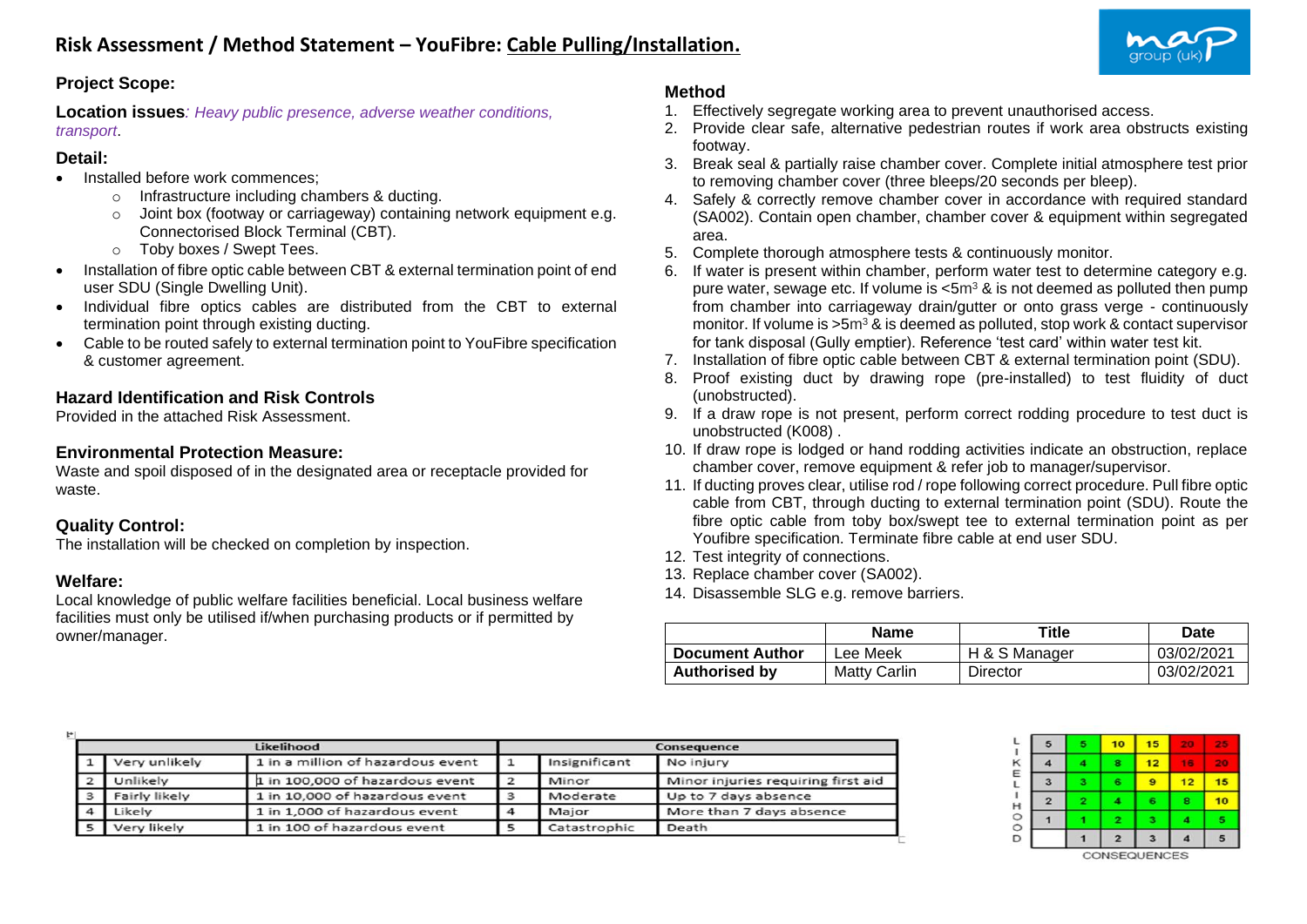| $\bullet$ | <b>Location / Activity</b> |           | Who might be harmed, | <b>Controls</b> | <b>Risk Rating</b> |             |
|-----------|----------------------------|-----------|----------------------|-----------------|--------------------|-------------|
| $\circ$   | <b>Hazard</b>              | $\bullet$ | The Hazardous Event  |                 |                    |             |
|           |                            |           | The Consequences     |                 |                    | $\mathbf R$ |

| $\circ$              | Carriageway /<br>removing equipment<br>from vehicle.<br>Traffic.                                               | ➤<br>❖<br>$\blacktriangle$                                    | Technician(s).<br>Impact from passing vehicle.<br>Catastrophic.                   | 1.<br>2.<br>3. | Construction site induction provided by developer.<br>Vehicle to be parked with side door (access to cargo hold) adjacent to the<br>footway.<br>Mandatory high-visibility clothing to be worn at all times.                                                                                                     | $\mathbf{1}$   | 5 |  |
|----------------------|----------------------------------------------------------------------------------------------------------------|---------------------------------------------------------------|-----------------------------------------------------------------------------------|----------------|-----------------------------------------------------------------------------------------------------------------------------------------------------------------------------------------------------------------------------------------------------------------------------------------------------------------|----------------|---|--|
| $\bullet$<br>$\circ$ | Lifting operations e.g.<br>carrying equipment /<br>tooling.<br>Manual handling                                 | $\blacktriangleright$<br>$\ddot{\bullet}$<br>$\blacktriangle$ | Technician(s).<br>Inappropriate manual handling.<br>Major musculoskeletal injury. | 1.<br>2.<br>3. | Manual handling training provided (induction).<br>TBT on manual handling provided at regular intervals.<br>Regular refresher training at 3 yearly intervals.                                                                                                                                                    | $\mathbf{2}$   | 4 |  |
| $\circ$              | Accessing / working on $\triangleright$<br>lower ground levels<br>e.g. basement / cellar.<br>Vermin / Rodents. | $\ddot{\bullet}$<br>$\blacktriangle$                          | Technician(s).<br>Infection.<br>Major illness.                                    | 1.<br>3.       | Leptospirosis awareness training included on induction & SA002 assessment.<br>Leptospirosis card issued on induction. Instructed that card must be carried at all<br>times.<br>TBT on disease /awareness provided at regular intervals.                                                                         | $\mathbf{1}$   | 5 |  |
| $\bullet$<br>$\circ$ | Customer relations.<br>Irrational behavior-<br>occupant / landlord.                                            | ➤<br>❖<br>ᄉ                                                   | Technician(s).<br>Assault.<br>Catastrophic.                                       | 1.<br>2.<br>3. | Threats & violence awareness included on induction.<br>TBT on threats & violence provided at regular intervals.<br>Company mobile telephone provided.                                                                                                                                                           | 1              | 5 |  |
| $\bullet$<br>$\circ$ | Condition of premises.<br>Sharps.                                                                              | $\blacktriangleright$<br>❖<br>⋏                               | Technician(s).<br>Infection.<br>Major illness.                                    | 1.<br>2.<br>3. | Technician training on surveying area / needle stick injuries / discarded sharps /<br>disease & infection - provided on induction.<br>Sharps hotline number provided to technician on induction & at regular intervals<br>via TBT.<br>TBT on needle stick injuries / precautions provided at regular intervals. | $\overline{2}$ | 4 |  |
| $\bullet$<br>$\circ$ | Condition of premises.<br>Soiled nappies /<br>human & animal<br>faeces.                                        | ➤<br>❖<br>⋏                                                   | Technician(s).<br>Infection.<br>Major illness.                                    | 1.<br>2.       | Technician training on entry to customer premises / surveying area / disease &<br>infection - provided on induction.<br>TBT on customer premises provided at regular intervals.                                                                                                                                 | $\mathbf{1}$   | 4 |  |
| $\bullet$<br>$\circ$ | Pushing / pulling<br>activities e.g. pulling<br>cables.<br>Manual handling.                                    | ➤<br>❖<br>▲                                                   | Technician(s).<br>Inappropriate manual handling.<br>Major musculoskeletal injury. | 1.<br>2.       | Specific manual handling training provided (technician assessments).<br>Regular refresher training at 3 yearly intervals.                                                                                                                                                                                       | $\overline{2}$ | 4 |  |
| $\bullet$<br>$\circ$ | Accessing / working on $\triangleright$<br>underground services.<br>Electricity.                               | ❖<br>▴                                                        | Technician(s).<br>Contact with live conductors.<br>Catastrophic.                  | 1.<br>2.       | Approved / Insulated tooling.<br>Voltage detection equipment (pen) provided. (If working within street furniture)                                                                                                                                                                                               | $\mathbf{1}$   | 5 |  |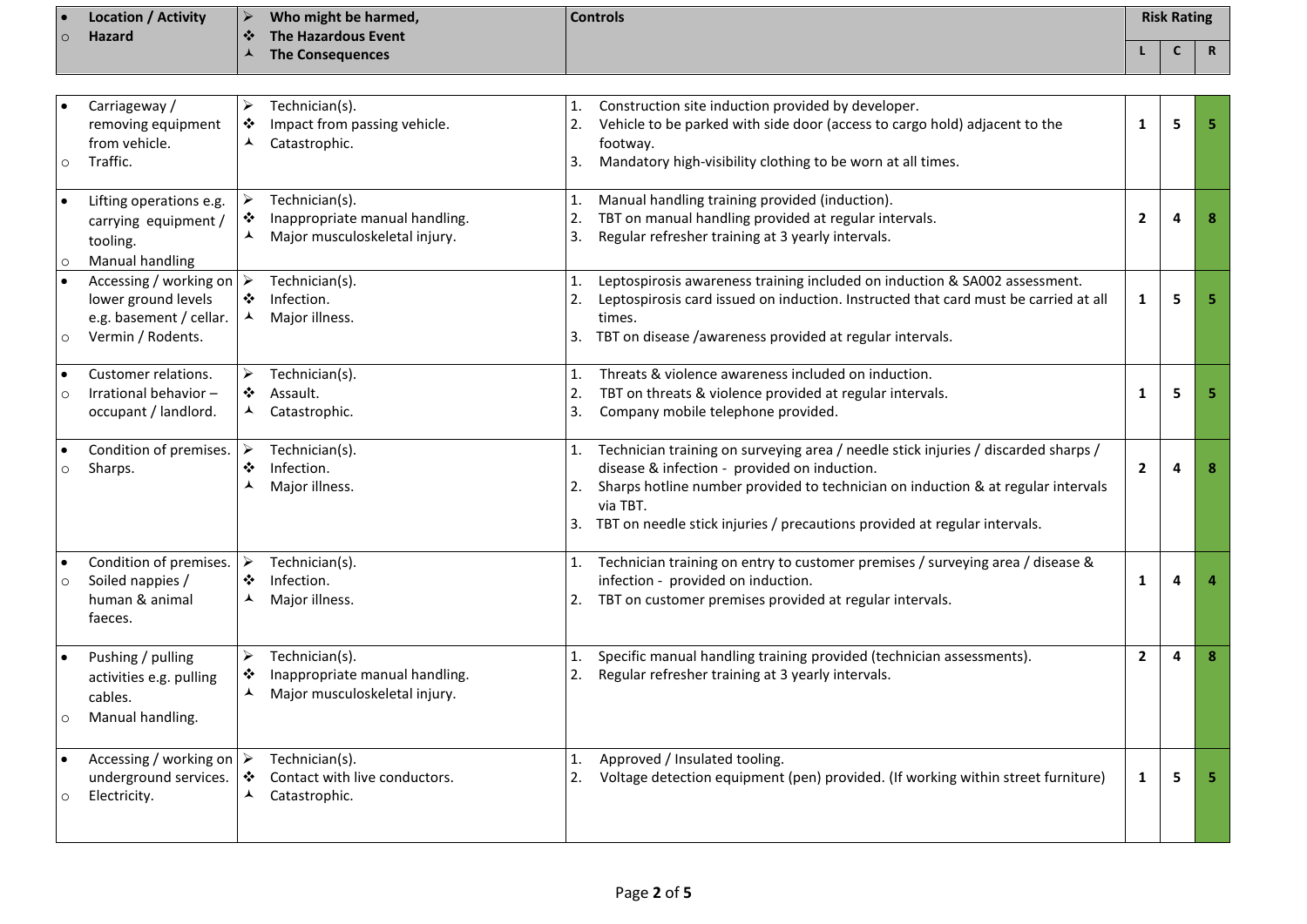|         | <b>Location / Activity</b> | Who might be harmed,    | <b>Controls</b> | <b>Risk Rating</b> |          |
|---------|----------------------------|-------------------------|-----------------|--------------------|----------|
| $\circ$ | <b>Hazard</b>              | The Hazardous Event     |                 |                    |          |
|         |                            | <b>The Consequences</b> |                 |                    | <b>D</b> |

| $\circ$ | Accessing / working on $\triangleright$<br>underground services.<br>Gas.                         | $\ddot{\cdot}$<br>❖<br>⋏ | Technician(s).<br>Explosive atmosphere.<br>Oxygen deficient atmosphere.<br>Catastrophic. | 1.<br>2.<br>3.             | Calibrated Gas Detection Unit (GDU) provided.<br>Gas testing / monitoring - GDU usage / training provided on induction & at regular<br>intervals - SA002 assessment.<br>Utility provider contact number available on request (supervisor).                                                                                                                                                                                                         | $\overline{2}$ | 5              | <b>10</b> |
|---------|--------------------------------------------------------------------------------------------------|--------------------------|------------------------------------------------------------------------------------------|----------------------------|----------------------------------------------------------------------------------------------------------------------------------------------------------------------------------------------------------------------------------------------------------------------------------------------------------------------------------------------------------------------------------------------------------------------------------------------------|----------------|----------------|-----------|
| $\circ$ | Accessing / working on<br>underground services.<br>Sharps.                                       | է<br>$\ddot{\cdot}$<br>⋏ | Technician(s).<br>Infection.<br>Major illness.                                           | 3.<br>4.<br>5.             | Technician training on surveying area / needle stick injuries / discarded sharps /<br>disease & infection - provided on induction & technician assessments (SA002).<br>Sharps hotline number provided to technician on induction & at regular intervals<br>via TBT.<br>Regular refresher training on removal of chamber cover / surveying (sweep) work<br>area via TBT / practical assessments (SA002).                                            | $\overline{2}$ | 4              | 8         |
| $\circ$ | Accessing / working on $\triangleright$<br>underground services.<br>Venomous insects.            | ❖<br>▲                   | Technician(s).<br>Stung / bitten by venomous insect.<br>Minor injury.                    | $\mathbf{1}$ .<br>2.       | Training / instruction involving: Leaving undisturbed / gathering photographic<br>evidence (insect) / seeking medical advice.<br>Refresher training.                                                                                                                                                                                                                                                                                               | 1              | $\overline{2}$ | -2        |
| $\circ$ | Accessing / working on $\triangleright$<br>underground services.<br>Rodents / Vermin.            | $\cdot$<br>⋏             | Technician(s).<br>Infection.<br>Major Illness.                                           | 2.<br>3.                   | Leptospirosis awareness training included on induction.<br>Leptospirosis card issued on induction. Instructed that card must be carried at all<br>times.<br>TBT on disease /awareness provided at regular intervals.                                                                                                                                                                                                                               | 1              | 5              |           |
| $\circ$ | Accessing / working on $\triangleright$<br>underground services.<br>Exposed chamber.             | ➤<br>❖<br>▴              | Technician(s).<br>General public.<br>Falling into chamber.<br>Major injury.              | 1.<br>2.<br>3.<br>4.       | Training provided on safe removal of chamber cover / guarding exposed chamber.<br>Technician assessments on safety underground (SA002).<br>Gate guards / barriers provided.<br>Sandbags issued for adverse weather conditions i.e. wind.<br>Refresher training provided at regular intervals.                                                                                                                                                      | $\overline{2}$ | 5              | <b>10</b> |
| $\circ$ | Accessing / working on $\triangleright$<br>underground services.<br>Silted / flooded<br>chamber. | $\ddot{\cdot}$<br>⋏      | Technician(s).<br>Infection.<br>Major illness.                                           | 1.<br>2.<br>3.<br>4.<br>5. | Training / instruction provided on safety underground assessment (SA002) i.e.<br>identification of pure & polluted water.<br>Instruction provided on removing excess water from chamber (SA002).<br>Water test kit provided.<br>If chamber is 'silted' then advised to inform supervisor & request civils cleanse.<br>If flooded & volume is $>5m^3$ & is deemed as polluted, stop work & contact<br>supervisor for tank disposal (Gully emptier). | 1              | Δ              |           |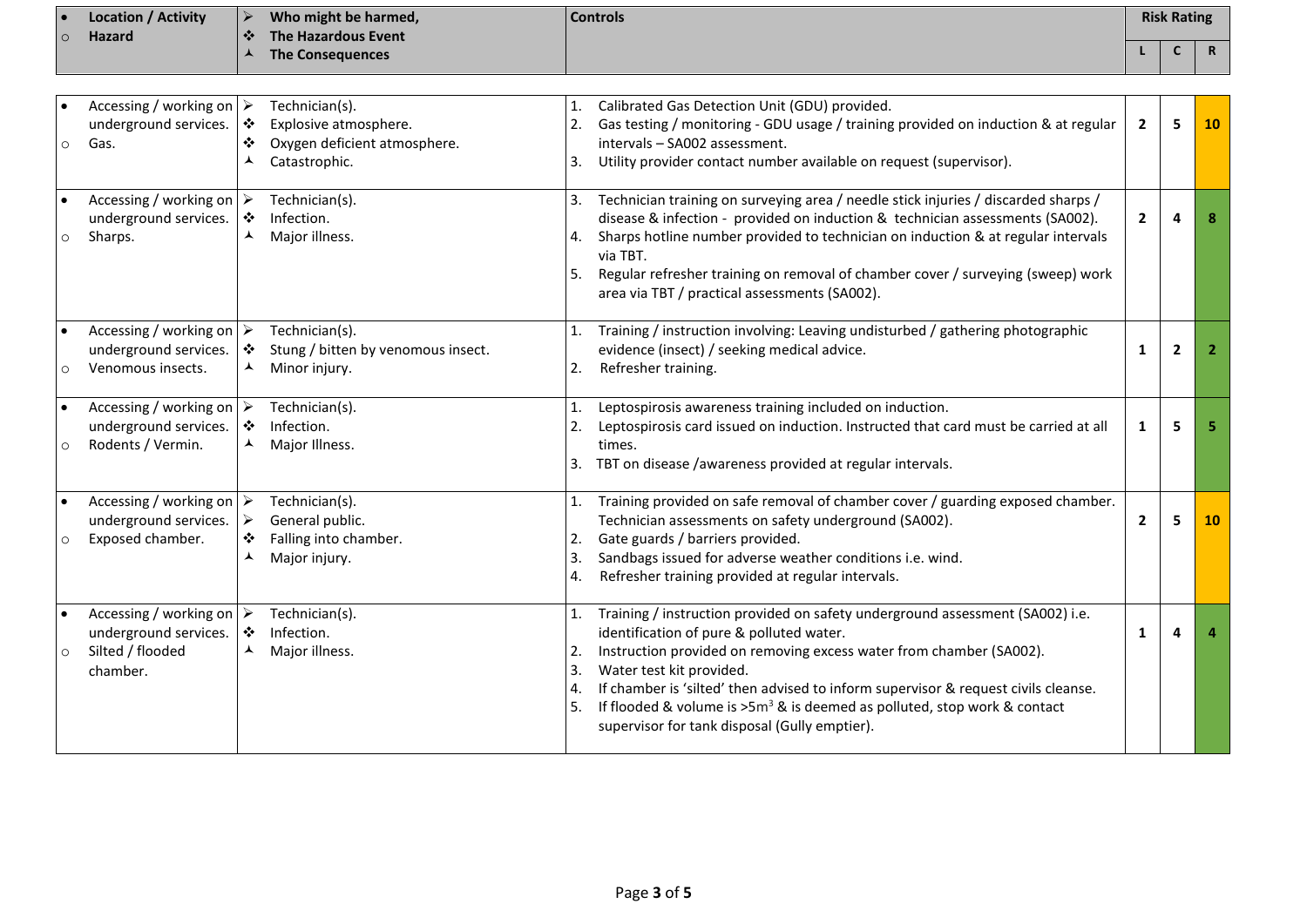| $\circ$ | <b>Location / Activity</b><br><b>Hazard</b>                                                                      | $\triangleright$<br>❖              | Who might be harmed,<br><b>The Hazardous Event</b>                                                                     |                                  | <b>Controls</b>                                                                                                                                                                                                                                                                                                                                                                                                                                |              | <b>Risk Rating</b> |             |
|---------|------------------------------------------------------------------------------------------------------------------|------------------------------------|------------------------------------------------------------------------------------------------------------------------|----------------------------------|------------------------------------------------------------------------------------------------------------------------------------------------------------------------------------------------------------------------------------------------------------------------------------------------------------------------------------------------------------------------------------------------------------------------------------------------|--------------|--------------------|-------------|
|         |                                                                                                                  | ⋏                                  | <b>The Consequences</b>                                                                                                |                                  |                                                                                                                                                                                                                                                                                                                                                                                                                                                |              | C                  | $\mathbf R$ |
|         |                                                                                                                  |                                    |                                                                                                                        |                                  |                                                                                                                                                                                                                                                                                                                                                                                                                                                |              |                    |             |
| $\circ$ | Accessing / working on $\triangleright$<br>underground services.<br>Lifting / removal of<br>chamber cover.       | $\bullet$<br>$\blacktriangle$<br>⋏ | Technician(s).<br>Inappropriate manual handling.<br>Major musculoskeletal injury.<br>Major crush injury - foot / hand. | 1.<br>2.<br>3.<br>4.<br>5.       | Manual handling training provided (induction).<br>Training provided on safe removal of chamber cover (induction). Technician<br>assessments on safety underground (SA002).<br>Correct chamber cover removal keys / associated equipment provided.<br>PPE provided e.g. steel toe capped footwear.<br>Regular refresher training at 3 yearly intervals.                                                                                         | $\mathbf{2}$ | $\Delta$           | 8           |
| $\circ$ | Accessing / working on $\triangleright$<br>underground services.<br>Cable.                                       | ➤<br>❖<br>▴                        | Technician(s).<br>General public.<br>Slip / trip / fall over cable.<br>Major injury.                                   | 1.<br>2.<br>3.                   | Retain cable within working area.<br>SLG provided e.g. gate guards / barriers.<br>Regular refresher training at 3 yearly intervals. (K8)                                                                                                                                                                                                                                                                                                       | $\mathbf{2}$ | Δ                  | 8           |
|         | Accessing<br>underground structure<br>/ confined space<br>entry.<br>Atmosphere.                                  | ➤<br>٠<br>⋏                        | Technician(s).<br>Explosive / oxygen deficient atmosphere.<br>Catastrophic.                                            | 1.<br>2.<br>3.<br>4.<br>5.<br>6. | Medium / high risk confined space training provided.<br>Confined space refresher training every 2 years.<br>Correct confined space equipment available / provided e.g. tripod, winch, harness,<br>escape equipment.<br>Calibrated Gas Detection Unit (GDU) provided.<br>Gas testing / monitoring - GDU usage / training provided on induction & at regular<br>intervals.<br>Utility provider contact number available on request (supervisor). | $\mathbf{2}$ | 5                  | 10          |
| $\circ$ | Accessing<br>underground structure   ❖<br>/ confined space<br>entry.<br>Unsecure access to<br>chamber (ladders). | ➤                                  | Technician(s).<br>Falls from height.<br>Catastrophic.                                                                  | 1.<br>2.<br>3.<br>4.<br>5.       | Medium / high risk confined space training provided.<br>Confined space refresher training every 2 years.<br>Correct confined space equipment available / provided e.g. tripod, winch, harness,<br>escape equipment.<br>PPE provided e.g. safety helmet / FPE.<br>Utility provider phone number available on request (management).                                                                                                              | $\mathbf{3}$ | 5                  | 15          |
|         | Working activities in<br>vicinity of general<br>public.<br>Threats & violence.                                   | ➤<br>❖<br>⋏                        | Technician(s).<br>Assault.<br>Catastrophic.                                                                            | 1.<br>2.<br>3.                   | Threats & violence awareness included on induction.<br>TBT on threats & violence provided at 1-year intervals.<br>Company mobile telephone provided.                                                                                                                                                                                                                                                                                           | 1            | 5                  | 5           |